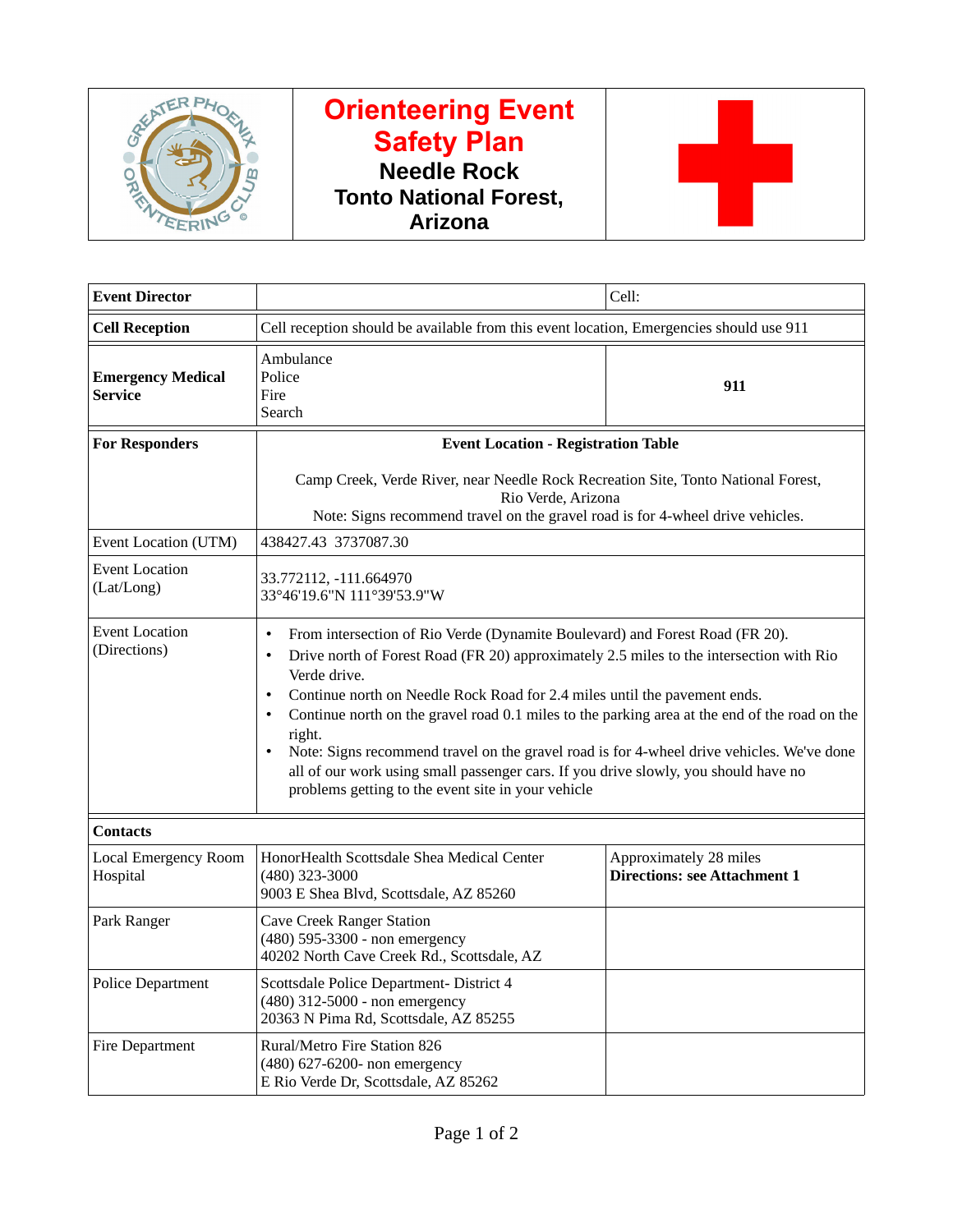

**Attachment 1 Map to Local Emergency Hospital**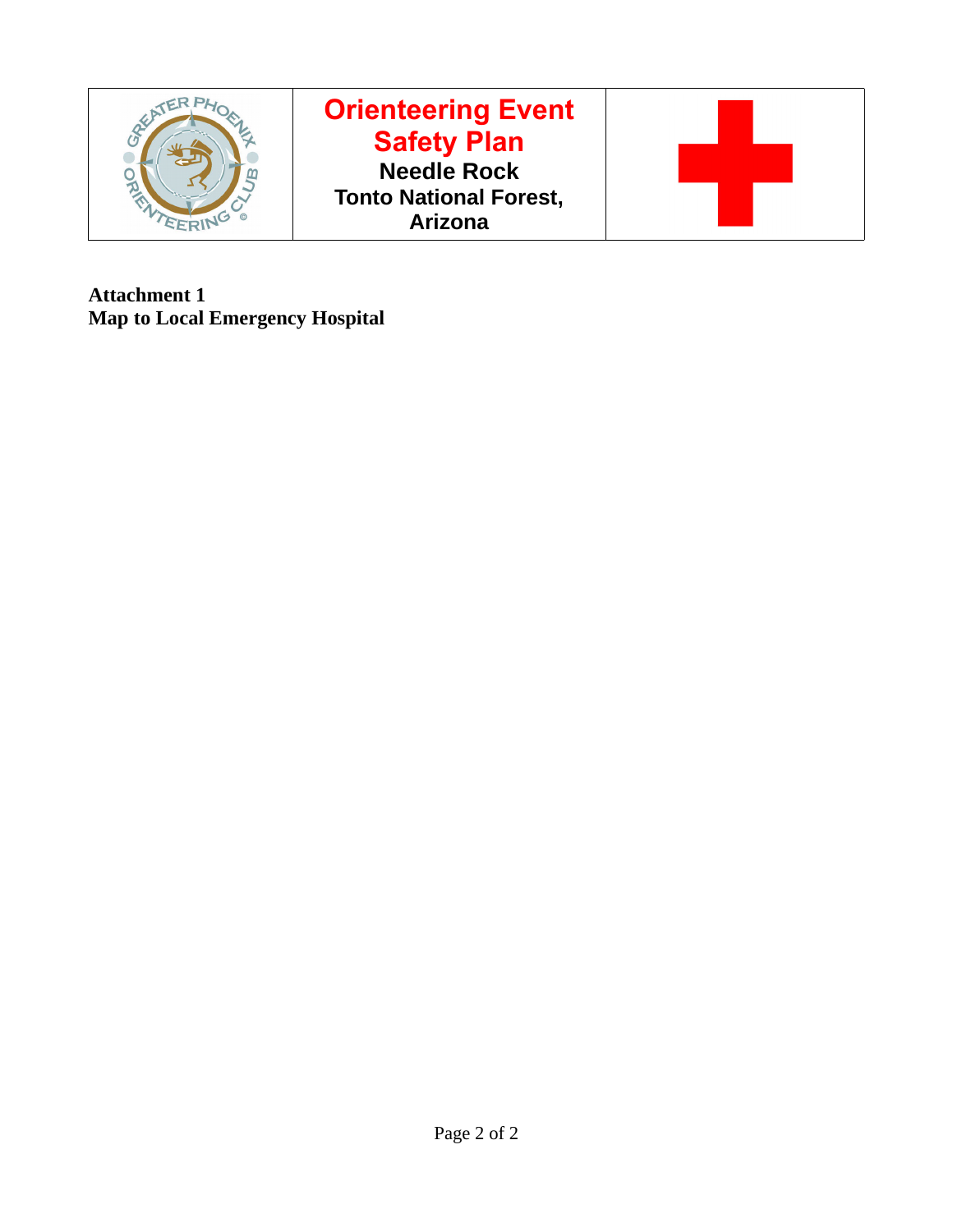#### Camp Creek, Scottsdale, AZ 85262 to HonorHealth Drive 27.6 miles, 52 min Google Maps Scottsdale Shea Medical Center



## Camp Creek

Scottsdale, AZ 85262

#### Follow Camp Creek and Needlerock Rd to Forest Rd

| $\mathbf{r}$ |                | 1. Head southeast on Camp Creek toward N for Rd                                           | 14 min (4.6 mi)    |
|--------------|----------------|-------------------------------------------------------------------------------------------|--------------------|
|              |                | 2. Continue onto Needlerock Rd                                                            | 1.9 mi             |
| $\mathbf{r}$ |                | 3. Turn right to stay on Needlerock Rd                                                    | 2.4 mi<br>$0.4$ mi |
|              |                | Take N McDowell Mountain Rd and E Shea Blvd to E Scottsdale Healthcare Shea in Scottsdale | 35 min (22.8 mi)   |
|              | $\overline{A}$ | Continue onto Forest Rd                                                                   |                    |

|              |                                             | $2.1 \text{ mi}$  |
|--------------|---------------------------------------------|-------------------|
|              | ↑ 5. Turn right onto N McDowell Mountain Rd |                   |
|              |                                             | 81 mi             |
| $\mathbf{T}$ | 6. Continue onto Fountain Hills Blvd        |                   |
|              |                                             | 1 2 mi            |
|              | 7. Turn right onto E Palisades Blvd         |                   |
|              |                                             | 3.5 <sub>mi</sub> |